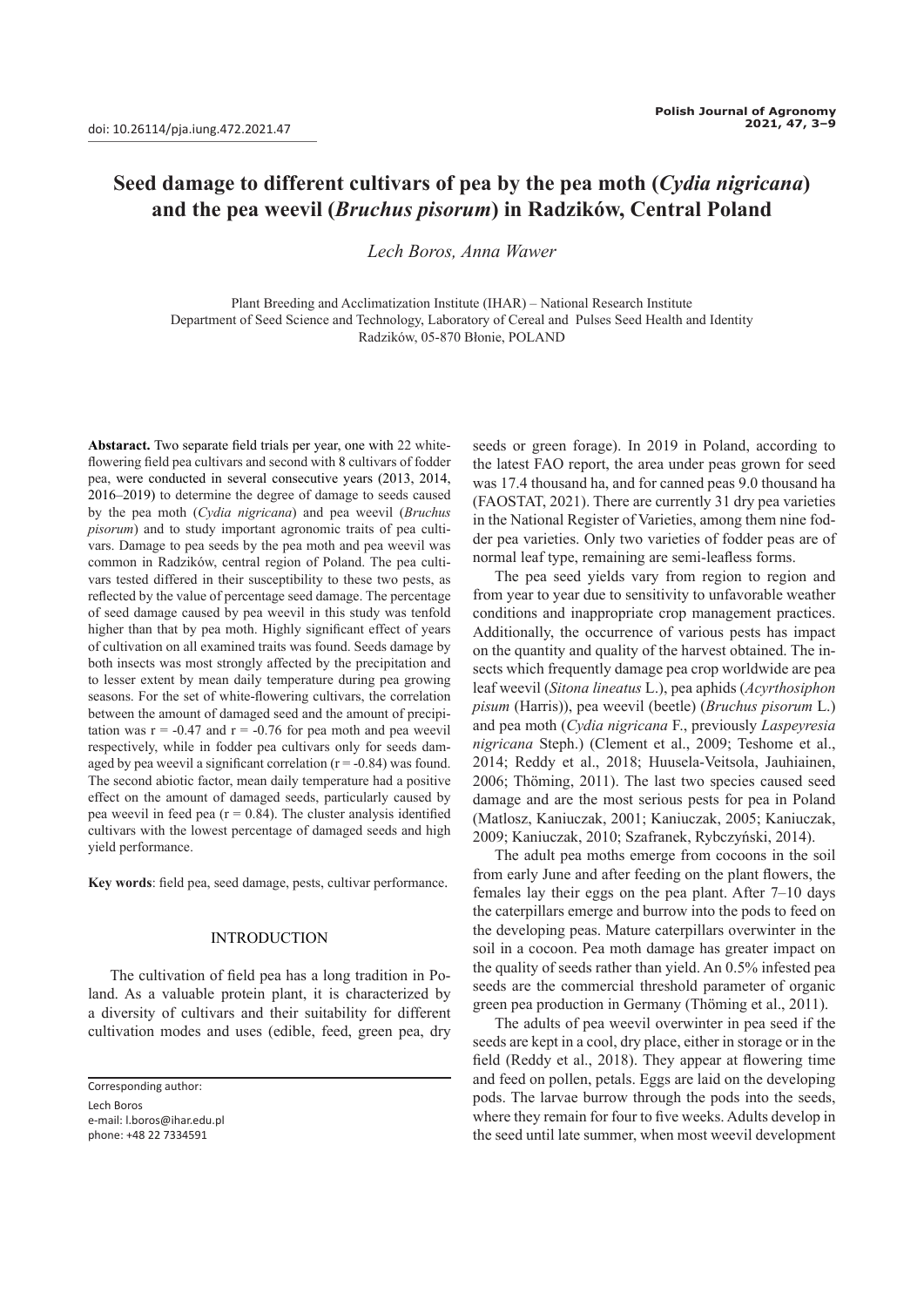is complete. Although the adults emerge from pupas at the end of summer, substantial part of them have no tendency to leave the seeds and stay inside them through the winter. Only some part of the newly emerged adults leave the seeds before winter to hibernate outside under the climate conditions typical for central Europe. The larvae reduce the yield and quality of the pea crop by eating much of the infested seeds (Nikolova, 2016a; Baker, 2016; Kaplin et al., 2019). They do not reproduce on dry seed (Clement et al., 2009; Reddy at al., 2018). Both pests produce only one generation a year. Pea moth and pea weevil damage affecting the quality of the crop more than the quantity, especially when peas are being grown for human consumption or for seed. The effect of *B. pisorum* on losses in germination of *P. sativum* seed varies depending on cultivar (Nikolova, 2016a; Kaplin et al., 2019). Several studies have focused on searching for resistance to pea weevil among cultivated pea and among wild relatives of the crop (Clement et al., 2002; Clement et al., 2009; Byrne et al., 2008; Aryamanesh et al., 2012; Teshome et al., 2015; Aznar-Fernandes et al., 2018). However, commercial cultivars that combine good agronomic traits and useful resistance have still not been identified.

Periodic application of contact-pesticides to pea fields or fumigation of the harvested seed are the most common strategies for chemical control of *C. nigricana* and *B. pisorum* (Aryamanesh et al., 2012; Szafranek, Rybczyński, 2014; Baker, 2016; Nikolova, 2015; Wielkopolan et al., 2018).

The aim of the work was comparative evaluation of important agronomic traits including yield level and seed damage caused by pea moth and pea weevil to field pea varieties from the National Register (NL) and some from the Common Catalogue (CCA).

### MATERIALS AND METHODS

Each year, two field experiments were carried out in the Plant Breeding and Acclimatization Institute – National Research Institute at Radzików, one with 22 white-flowering field pea cultivars (14 from National List: Ezop, Tarchalska, Wenus, Santana, Boruta, Lasso, Medal, Cysterski, Batuta, Mentor, Mecenas, Akord, Arwena, Audit and 8 from CCA: Casablanca, Alvesta, Madonna, Starter, Gregor, Navarro, Salamanca, La Manche), and the other one with 8 fodder pea cultivars form NL (Hubal, Milwa, Model, Muza, Pomorska, Roch, Sokolik, Turnia). Field pea cultivars were tested in 2016-2019 and fodder pea cultivars in 2013, 2014, 2016 and 2019. The basic elements of the integrated crop management were considered. Winter rape was the forecrop in each year. The soil type was sandyclay loam,  $pH = 6.5$ . Mineral fertilization was applied at a dose of 30 N, 60  $P_2O_5$  and 90 K<sub>2</sub>O kg ha<sup>-1</sup>. The herbicide Stomp Aqua (pendimethalin) at the dose 2.5 l ha-1 was used

for weed control at BBCH 00-01 stage. During the pea growing, pea leaf weevil (*Sitona lineatus)* and pea aphids (*Acyrthosiphon pisum* Harris) were controlled by a single spray of Fastac100 EC (alpha-cypermethrin) at a dose of 0.1 l ha-1 up to BBCH 39 stage. At later development stages, pea plants were kept free of insecticides to allow natural infestation by pea moth and pea weevil. Trials with field pea and with fodder pea cultivars were conducted in close proximity to each other.

The experiments were set up as a complete randomized block design in two replicates. Pea seeds were grown on 6 row plots with sowing densities 100 plants per m<sup>2</sup> *.* Pest free manually inspected seeds were used for sowing. The sowing dates were 18 April 2013, 4 April 2014, 31 March 2016, 27 March 2017, 9 April 2018 and 29 March 2019. Phenotypic parameters, such as days to maturity according to BBCH scale, plant height (distance from soil to top of plants), lodging (with scale  $9 -$  all plants erect to  $1 -$  totally lodged) at full ripening for each plot were recorded. Prior to plots harvest with plot combine, 100 random pods per plot were collected from both replications for further evaluation. Harvested pods were stored at room temperature for approximately 3 months to allow pea weevil reach the adult stage. The number of damaged seeds by pea moth and pea weevil were recorded and expressed in % of seeds number from 100 pods per replication (200 pods per cultivar). Seed yield of pea cultivars is given in dt ha $<sup>1</sup>$  from</sup> 10 m<sup>2</sup> plots at 15% moisture content.

The data on weather parameters temperature and rainfall was collected from meteorological station at Radzików. The brief summary of both 10-day sums of rainfall and mean 10-days air temperatures for each growing season is presented on Figure 1. The 2013 and 2014 growing seasons were characterized by similar average temperatures (15.5  $\degree$ C and 15.9  $\degree$ C) and sum of rainfall (respectively 289 mm and 277 mm). The 2017 growing season had the highest rainfall (312 mm) and lowest average temperature  $(14.8 °C)$ . The 2018 growing season was the warmest with an average temperature of 17.9  $\degree$ C and 204 mm of rainfall, while the 2019 season was the driest with 161 mm of rainfall and an average temperature of  $16.7$  °C, along with 17 days with a maximum temperature above  $30 °C$  compared to 10 days in 2018.

The data were subjected to analysis of variance (ANOVA). followed by post hoc Tukey HSD test ( $p = 0.05$ ) and Ward's clustering method with squared Euclidean distance using Statgraphics 5.1 Software. Data on pea moth and pea weevil incidence and on total damage to seeds expressed as percent values were subjected to Bliss transformation prior to variance analysis. Pearson's correlation was calculated to study possible relationship between seed damage by insects and mean daily temperature as well as sum of rainfall for growing seasons.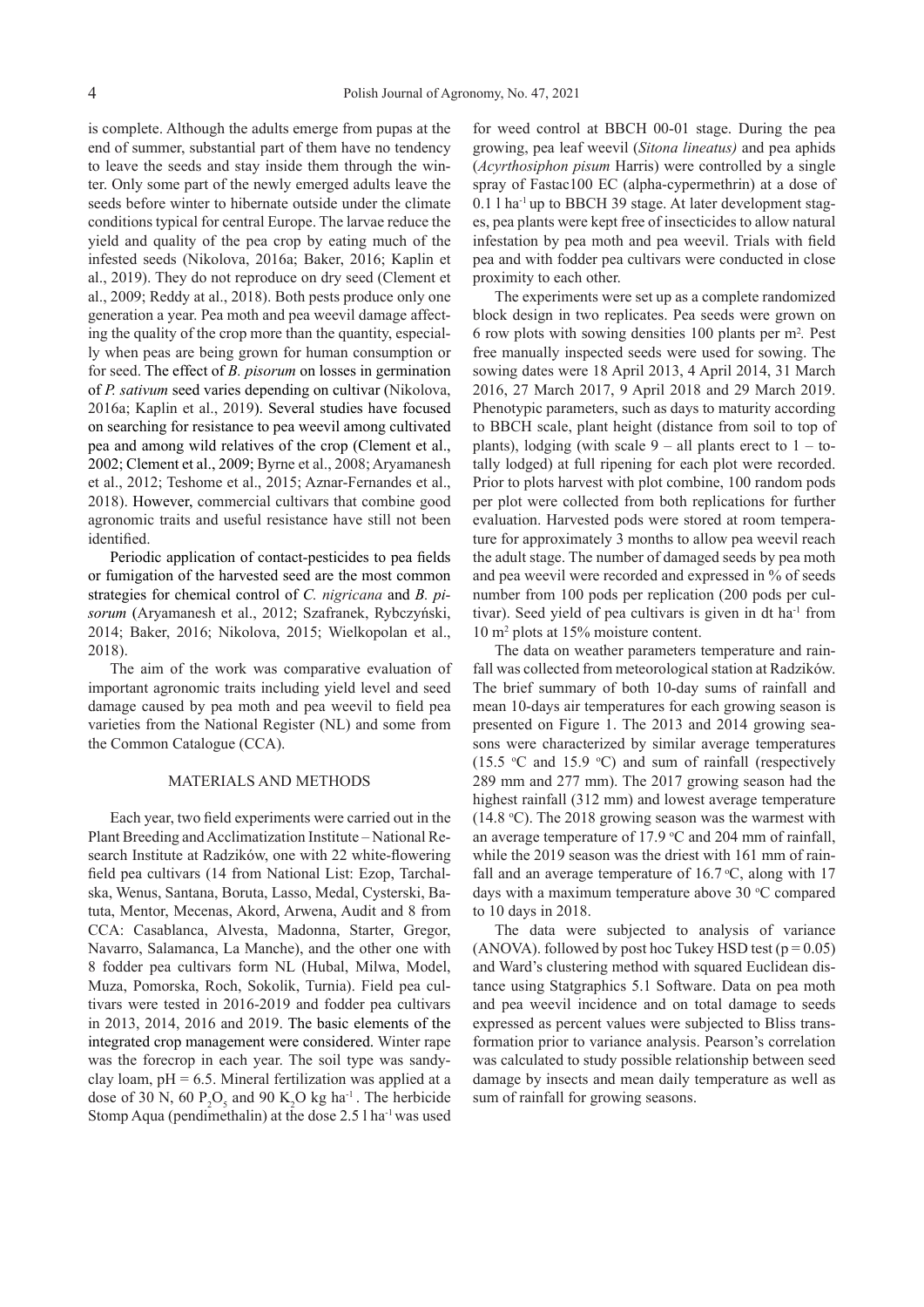

Figure 1. Average 10-days air temperature and 10-days sum of rainfall for pea growing seasons at Radzików.

## RESULTS AND DISCUSSION

The period of study covered growing seasons that differed in meteorological conditions. This difference had a great impact on the performance of pea cultivars and on the level of seeds damaged by pea weevil and pea moth. Analysis of variance showed significant trait differences, except for protein content and the number of seeds damaged by pea weevil and pea moth as well as for total percentage of damaged seeds among fodder pea cultivars (Table 1).

Pea moth damaged the seeds of all tested cultivars and the average percentage of damage was 0.9% and 1.2% for white flowering and fodder pea cultivars, respectively, with high coefficients of variation among tested pea cultivars*.* The results showed a low percentage of seed damage compared to pod damage in previous studies. According

to Kaniuczak (2005) the average pod damage by pea moth in Podkarpacie region was 15.3% in years 2001–2003 and 26.3% in period 2005-2007 and was much higher than 6.3% reported in an earlier study by Walczak (2001). Similarly, high level of pod damage ranging from 13.3% to 36% depending on location in the central region of Poland was observed by Szafranek and Rybczyński (2014). In contrast, damage of pea seeds in Poland according to other authors cited by Kamańczuk (2005, 2010) was lower, ranging from 0.2% to 20%, but with high variation between cultivars and was more comparable to a range of 3.8% to 26.3% found in Finland (Huusela-Veistola, Jauhiainen, 2006).

Twelve white flowering cultivars and three of the fodder cultivars showed lower level of seed damage compared to the respective averages. The highest level of seed damage was found for La Manche (2.07%) and Boruta (1.54%)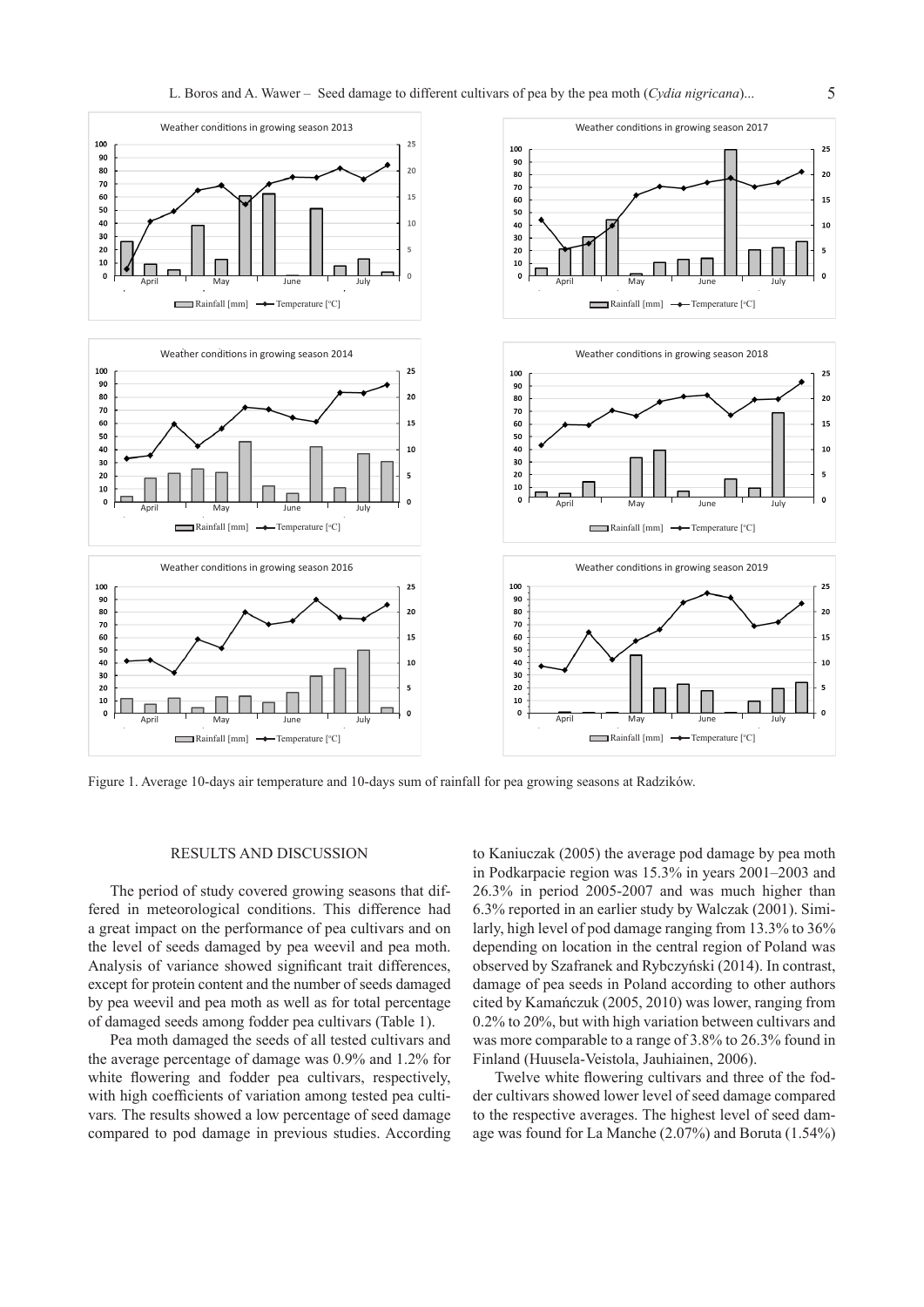| Table 1. Descriptive statistics of pea cultivars used in the study (average over cultivars and years) |  |
|-------------------------------------------------------------------------------------------------------|--|
|                                                                                                       |  |

| Characters                             | Units                 | Mean value | Range |       | <b>CV</b> | F-statistics for differences |  |
|----------------------------------------|-----------------------|------------|-------|-------|-----------|------------------------------|--|
|                                        |                       |            | Min   | Max   | [%]       | between cultivars            |  |
| 22 white-flowering field pea cultivars |                       |            |       |       |           |                              |  |
| Vegetation period                      | days                  | 102        | 100.4 | 105.5 | 1.24      | $12.42**$                    |  |
| Plant height                           | cm                    | 70.9       | 63.6  | 83.4  | 7.33      | $7.52**$                     |  |
| Lodging                                | $9-1^\circ$           | 8.2        | 7.5   | 8.6   | 3.28      |                              |  |
| Seed yield                             | $dt$ ha <sup>-1</sup> | 38.6       | 31.4  | 47.2  | 8.98      | $4.05**$                     |  |
| 1000 seed weight                       | g                     | 215        | 190   | 238   | 6.27      | 32.69**                      |  |
| Protein content                        | $\frac{0}{0}$         | 21.2       | 19.8  | 22.7  | 3.43      | 12.44**                      |  |
| Seeds per pod                          |                       | 4.2        | 3.5   | 4.7   | 7.8       | 12.45**                      |  |
| Pea moth damaged seeds                 | $\frac{0}{0}$         | 0.9        | 0.3   | 2.1   | 49.9      | $1.99* a)$                   |  |
| Pea weevil damaged seeds               | $\frac{0}{0}$         | 9.7        | 6.3   | 12.8  | 17.6      | $1.68*$ a)                   |  |
| Total damaged seeds                    | $\frac{0}{0}$         | 10.6       | 6.7   | 13.9  | 17.6      | $1.76*$ a)                   |  |
| 8 fodder cultivars                     |                       |            |       |       |           |                              |  |
| Vegetation period                      | days                  | 102        | 99    | 104   | 1.88      | 11.49**                      |  |
| Plant height                           | cm                    | 76.1       | 62.9  | 98.9  | 17.4      | 13.90**                      |  |
| Lodging                                | $9 - 1$ <sup>o</sup>  | 6.7        | 3.7   | 8.6   | 22.2      |                              |  |
| Seed yield                             | $dt$ ha <sup>-1</sup> | 33.6       | 29.6  | 39.8  | 11.6      | $6.03**$                     |  |
| 1000 seed weight                       | g                     | 193        | 156   | 208   | 10.24     | 14.80**                      |  |
| Protein content                        | $\frac{0}{0}$         | 22.0       | 21.5  | 22.7  | 2.6       | 1.47 ns                      |  |
| Seeds per pod                          |                       | 4.1        | 3.8   | 4.4   | 5.5       | $2.53*$                      |  |
| Pea moth damaged seeds                 | $\frac{0}{0}$         | 1.2        | 0.8   | 1.6   | 24.4      | $2.16$ ns a)                 |  |
| Pea weevil damaged seeds               | $\frac{0}{0}$         | 8.0        | 6.8   | 10.2  | 13.6      | $1.56$ ns a)                 |  |
| Total damaged seeds                    | $\frac{0}{0}$         | 9.2        | 7.6   | 11.8  | 13.51     | $2.08$ ns a)                 |  |

a) data prior to variance analysis were subjected to Bliss transformation

 $*\alpha$  = 0.05; \*\*  $\alpha$  = 0.01; ns – not significant

CV – coefficient of variation

cultivars, while the lowest level for Mecenas (0.31%) and Alvesta (0.31%). In fodder pea cultivars, the lowest seed damage was found in Milwa (0.80%) and Turnia (0.81%) and the highest in Roch (1.57%) and Hubal (1.51%).

Contrary to the levels of damage induced by *C. nigricana*, the percentage of seed damage caused by pea weevil in this study was tenfold higher. Pea weevil damaged the seeds of all tested cultivars with an average percentage of damage of 9.69% and 8.1% for white flowering and fodder pea cultivar, respectively, with much lower coefficients of variation among cultivars compared to that of pea moth. Eleven white-flowering and 3 feed pea cultivars showed less seed damage compared to the respective averages. The highest level of seed damage was found for Santana (12.83%) followed by Gregor (12.19%), Navarro (11.86%), Ezop (11.72%) and Cysterski (11.38%). Four of them, except Ezop, started to flower 2 days earlier comparing to mean value of all cultivars. The least seed damage was found in Madonna (6.43%), Tarchalska (7.35%), Alvesta (7.84%), Arwena (7.85%), Mentor (7.97%), Batuta (8.09%) and Mecenas (8.23%) which started to flower slightly later that the first group. The average percentage of seed damage of fodder cultivars was slightly lower, with the highest found in Muza (10.2%) and the lowest in Turnia (6.73%), Hubal (6.77%) and Milwa (7.76%).

A highly significant effect of years of cultivation on all traits examined was shown. The lowest seed damage by pea moth of field pea cultivars (white-flowering) was observed in 2017 growing season (0.31%) and the highest in 2019 (1.56%). A similar relationship with growing seasons was found for seed damage by pea weevil, however, the damage scale was many times higher ranging from 1.43% to 23.25% in 2017 and 2019, respectively (Figure 2). With feed pea cultivars, pea moth caused the least seed damage in 2013 growing season and the most in 2019 season, while the percentage of seed damage caused by pea weevil was the lowest in 2014, significantly lower than in the 2013, 2016 and 2019 growing seasons (Figure 3).

Differences between years for seed damage by insects were reported by several authors (Szafranek, Rybczyński, 2014; Kaniuczak, 2005, 2010; Nikolova, 2016b; Kaplin et al., 2019). According to Huusela-Veistola and Jauhiainen (2006) the difference between years for the percentage of seed damage by pea moth ranged from 6.8% to 19.5%. Furthermore, the percentage of damaged seeds was higher in organic than in conventional cultivation (Huusela-Veistola, Jauhiainen, 2006; Thöming *et al.* 2011). Huusela-Veistola and Jauhiainen (2006) consider weather conditions (mostly temperature) and the local area under pea cultivation in the previous year as directly influencing the abundance of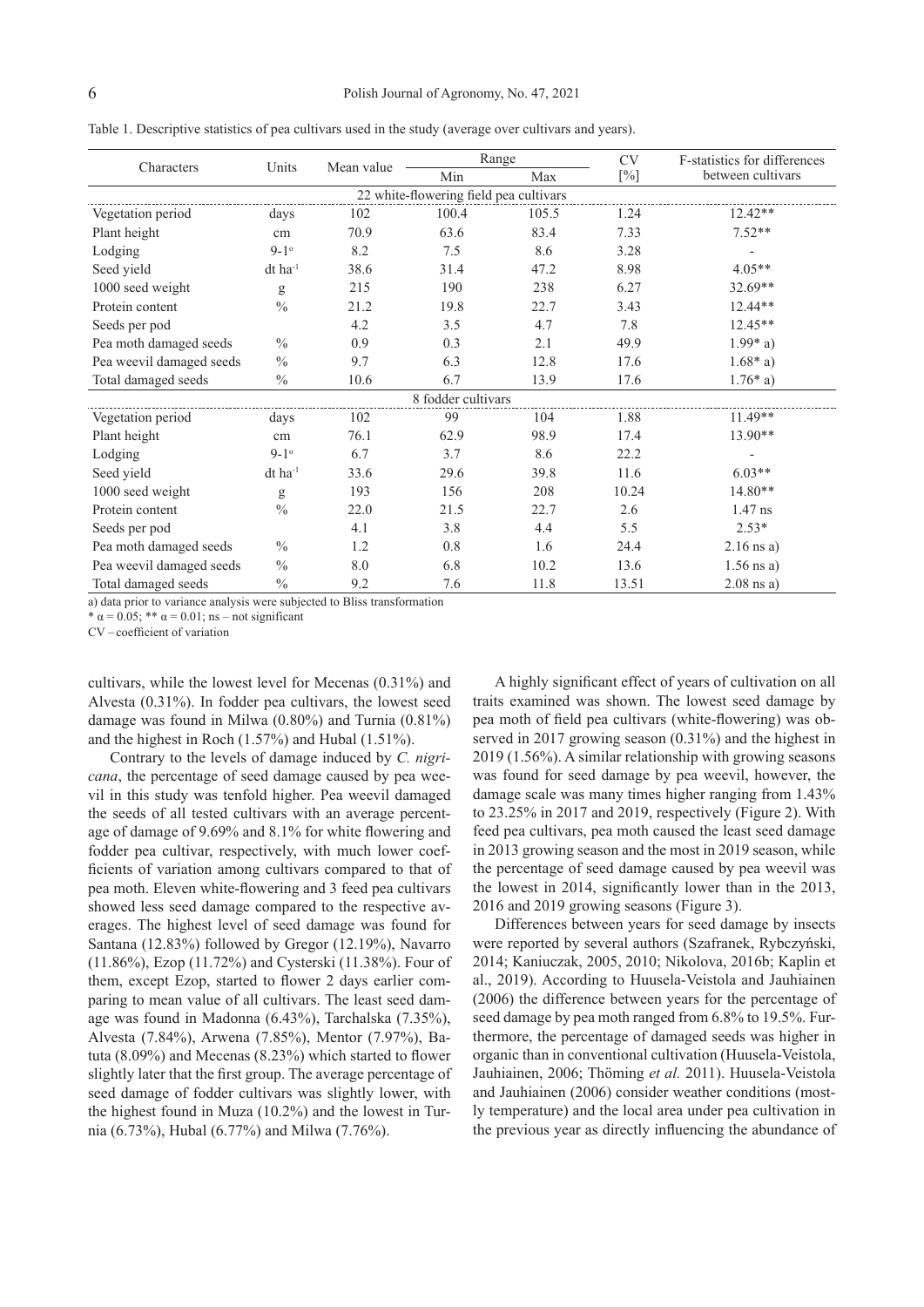L. Boros and A. Wawer – Seed damage to different cultivars of pea by the pea moth (*Cydia nigricana*)...



Letters indicate Tukey's homogenous groups for comparison between years Letters indicate Tukey's homogenous groups for comparison between years

Figure 2. Differences in the mean level of seeds damaged by pea moth and pea weevil in the group of field pea cultivars recorded for individual years of testing (2016–2019).



Figure 3. Differences in the mean level of seeds damaged by pea moth and pea weevil in the group of fodder pea cultivars recorded for individual years of testing (2013, 2014, 2016, 2019).

Table 2. Pearson's correlation coefficients of % seed damage to pea cultivars and daily mean temperature and sum of rainfall for growing seasons (IV–VII).

| <b>Parameters</b>      |               | Field pea $(n = 88)$ | Fodder pea $(n = 32)$ |              |  |
|------------------------|---------------|----------------------|-----------------------|--------------|--|
|                        | $\%$ pea moth | % pea weevil         | $\%$ pea moth         | % pea weevil |  |
| Mean daily temperature | 0.35          | 0.26                 | 0.25                  | 0.84         |  |
| $\Sigma$ rainfall      | $-0.47$       | $-0.76$              | $-0.28$               | $-0.84$      |  |

Table 3. Mean values of nine traits for groups revealed by cluster analysis among 22 field pea cultivars and 8 fodder pea cultivars.

|                                   | Clusters  |       |       |       |            |       |
|-----------------------------------|-----------|-------|-------|-------|------------|-------|
| Parameters                        | Field pea |       |       |       | Fodder pea |       |
|                                   | A         | B     |       | D     | A          | B     |
| Vegetation [days]                 | 102       | 101   | 101   | 104   | 101        | 105   |
| Lodging $[9-1^\circ]$             | 7.8       | 8.3   | 8.4   | 8.2   | 7.5        | 5.9   |
| Plant height [cm]                 | 71        | 68    | 67    | 77    | 71         | 82    |
| 1000 seed weight $[g]$            | 211       | 209   | 230   | 213   | 195        | 171   |
| Seed yield [dt ha <sup>-1</sup> ] | 34.88     | 38.07 | 38.12 | 42.53 | 36.55      | 30.69 |
| Protein content [%]               | 21.16     | 20.82 | 21.94 | 20.92 | 21.76      | 22.30 |
| No. of seeds per pod              | 3.95      | 4.35  | 3.89  | 4.38  | 4.10       | 4.18  |
| Pea moth damaged seeds [%]        | 1.54      | 0.61  | 1.08  | 0.71  | 1.11       | 1.24  |
| Pea weevil damaged seeds [%]      | 10.05     | 9.95  | 11.23 | 7.85  | 7.32       | 8.72  |
| No. of cultivars in clusters      | 5         | 6     |       | 6     | 4          | 4     |

pests and the main reason for the fluctuation in pea moth damage.

The results of correlation analysis (Pearson) show positive correlation between the levels of seed damage (by pea weevil and by pea moth) and the mean daily temperature. Contrary to that the seed damage was correlated negatively with the total sum of rainfall (Table 2). For white-flowering pea cultivars, the correlation between seed damage and precipitation was  $r = -0.47$  and  $r = -0.76$  for pea moth and pea weevil, respectively, while in fodder pea cultivars a significant correlation with rainfall  $(r = -0.84)$  was found only for seed damage by pea weevil. The second abiotic

factor, mean daily temperature, had a positive effect on the amount of damage to seeds caused by pea weevil, particularly in fodder pea ( $r = 0.84$ ). Similar relationships between the amount of seed damage by pest and precipitation and temperature were reported by Kaplin *et al.* (2019) and Aznar-Fernández and Rubiales (2019). This may be due to the fact that rainfall may disturb oviposition of pea weevil and reduce egg viability as suggested by Kaniuczak (2004) in a study with field bean.

Cluster analysis using mean values of seven pea agronomic traits and seed damage by both insects grouped white-flowered cultivars into four groups and feed culti-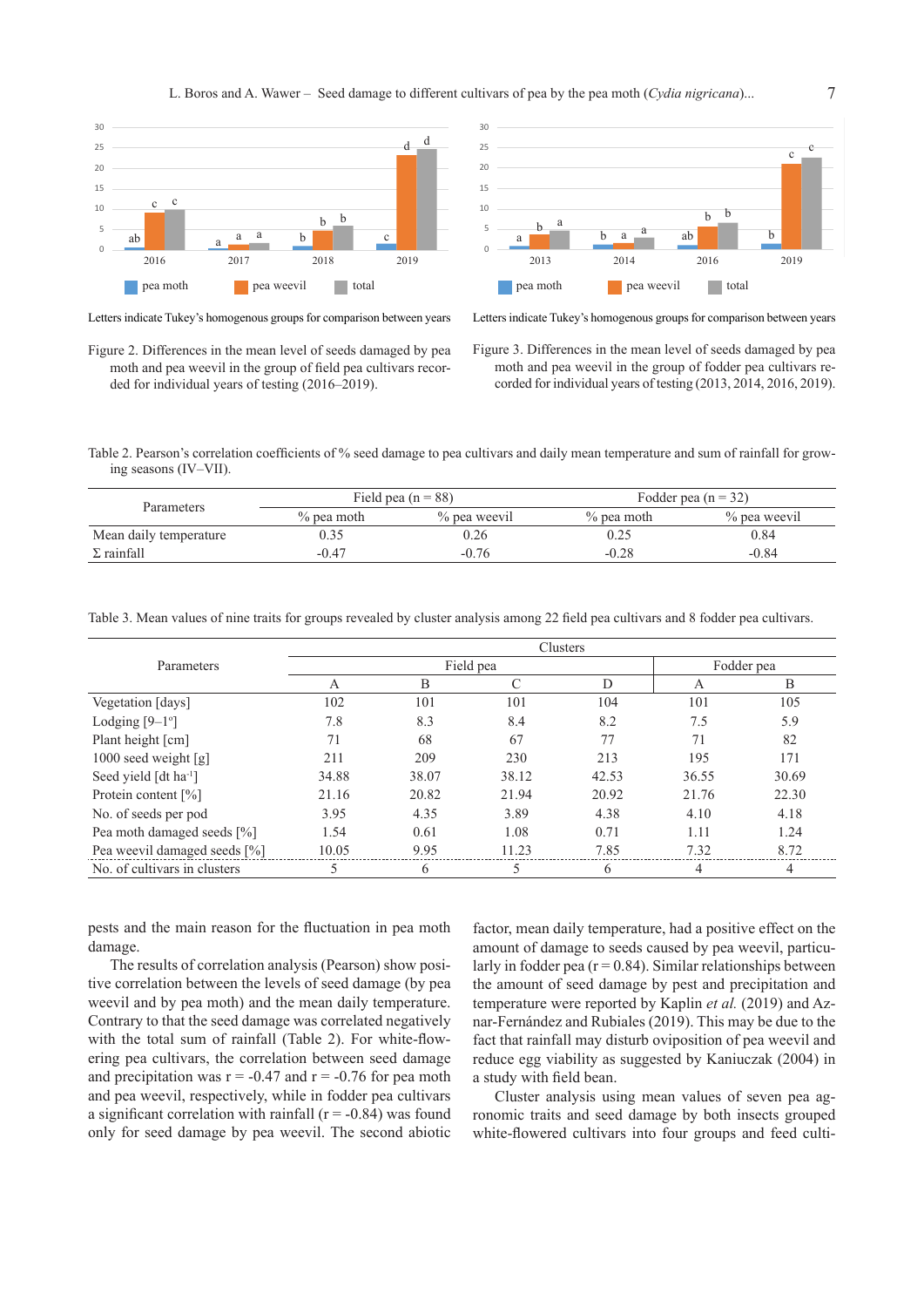

Figure 4. Dendrogram from cluster analysis using nine traits on 22 field pea cultivars.

vars into two groups with (Table 3. It was also found that cluster D consisting of 6 cultivars (Arwena, Audit, Madonna, Mentor, Batuta and Tarchalska) was characterized by the highest seed yield, number of seeds per pod and low seed damage by the pea moth and the lowest seed damage by pea weevil. The affiliation of the tested cultivars to particular groups is illustrated by a dendrogram (Figure 4). Among fodder pea cultivars, Hubal, Model, Milwa and Turnia from group A that showed the highest seed yield were more resistant to lodging and had lower percentage of seeds damaged by pea moth and pea weevil.

## **CONCLUSIONS**

1. Damage to pea seeds by pea moth and pea weevil was common in the Radzików region. All tested pea cultivars were found to be susceptible to pea moth and pea weevil, as reflected percentage values of of damage to seeds. However, a few cultivars demonstrated lower level of seed damage by these pests.

2. An association was shown between the degree of seed damage by pests in individual years and the weather conditions during the growing season, mainly the amount of rainfall.

3. Cultivars with the lowest percentage of damaged seeds and high yield performance were indicated. The use of pea cultivars less preferred by pests with high yielding provides, beside other things, an environmentally safer strategy to reduce seed damage.

4. Global climate warming and mild winters is bound to aggravate the severity of pests in the cultivation of peas, especially that of pea weevil,

#### REFERENCES

- **Aryamanesh N., Byrne O., Hardie D.C., Khan T., Siddique K.H.M., Yan G., 2012.** Large-scale density-based screening for pea weevil resistance in backcross lines derived from cultivated field pea (*Pisum sativum* L.) and *Pisum fulvum*. Crop & Pasture Science, 63: 612-618, doi:10.1071/CP12225.
- **Aznar-Fernández T., Rubiales D., 2019.** Flower and pod source influence on pea weevil (*Bruchus pisorum*) oviposition capacity and preference. Frontiers in Plant Science, 10:491,1-7, doi: 10.3389/fpls.2019.00491.
- **Aznar-Fernández T., Carrillo-Perdomo E., Flores F., Rubiales D., 2018.** Identification and multi-environment validation of resistance to pea weevil (*Bruchus pisorum*) in Pisum germplasm. Journal of Pest Science, 91: 505-514, doi: 10.1007/ s10340-017-0925-1.
- **Baker G., 2016.** Pea Weevil: Fact Sheet (SARDI: South Australian Research and Development Institute. https://www. pir.sa.gov.au/data/assets/pdf\_file/0004/285520/Pea\_Weevil\_ Fact Sheet. pdf
- **Byrne O.M., Hardie D.C., Khan T.N., Speijers J., Yan G., 2008.** Genetic analysis of pod and seed resistance to pea weevil in a *Pisum sativum* x *P. fulvum* interspecific cross. Australian Journal of Agricultural Research, 59: 854-862, doi: 10.1071/AR07353.
- **Clement S.L., McPhee K.E., Elberson L.R., Evans M.A., 2009.** *Pea weevil*, *Bruchus pisorum* L. (Coleoptera: Bruchidae), resistance in *Pisum sativum* ×*Pisum fulvum* interspecific